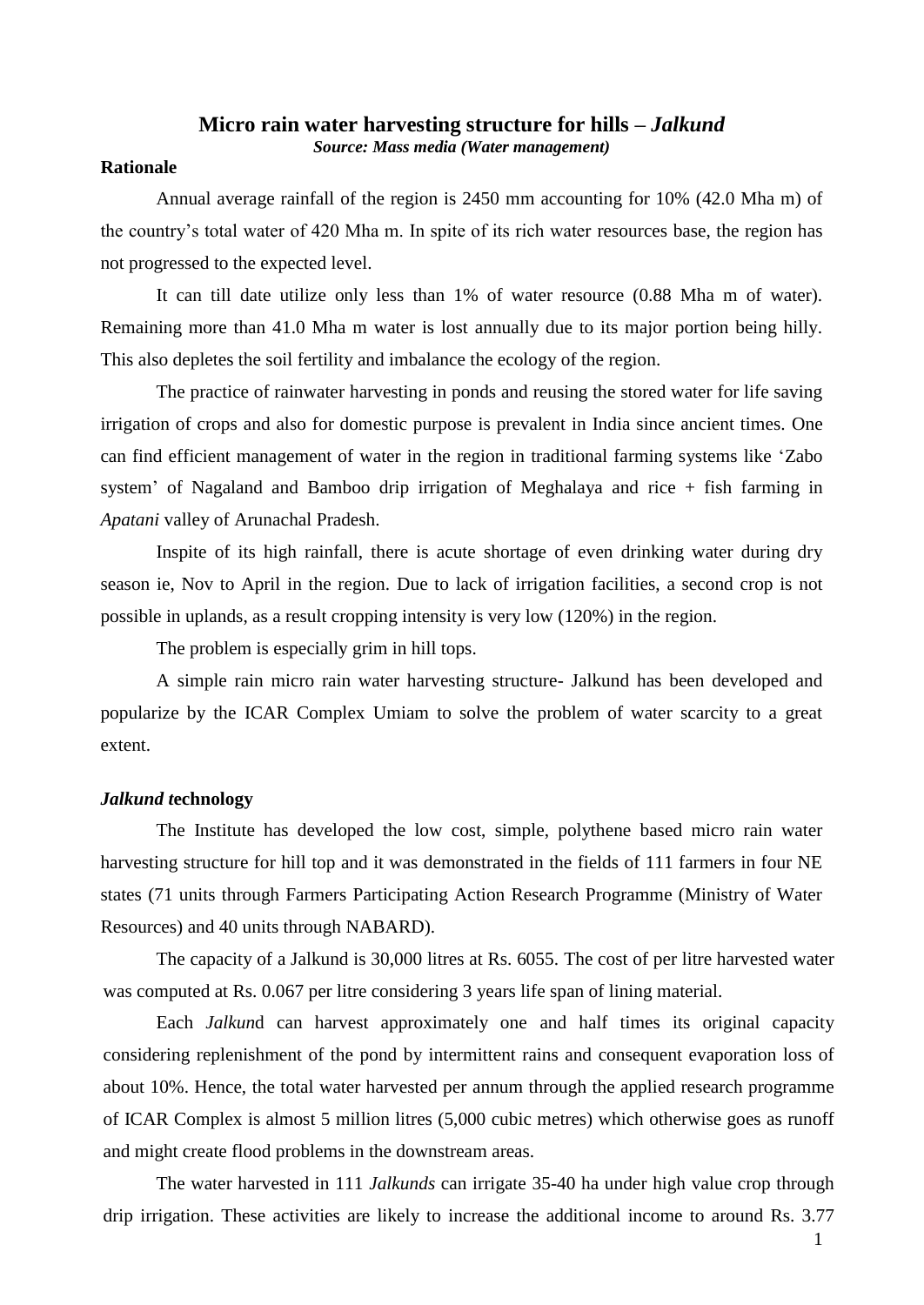lakhs at the regional level. Subsistent farmer investing in micro water harvesting structure like Jalkund and its recycling can increase productivity and diversify their homestead farming to growing remunerable crops and rearing cattle, pigs, poultry, etc.

From each Jalkund, the farmer can grow 250 tomato plants with 18,000 litres water and the remaining 12,000 litres can be used for rearing 3 piglets or 10 ducks and 100 fish or 50 poultry birds.

ICAR Research Complex for NEH Region, Umiam is implementing a pilot project on "Scaling up of Water Productivity in Agriculture for Livelihood through Training and Demonstration" since 2007. Under this programme, it is intended to impart training, upscale knowledge and upgrade skills of the farmers and trainers from the entire NEH Region. During 2007-09, a total of 37 farmers training were conducted in Meghalaya and other NEH states where about 1850 farmers were trained in various aspects of water management and sustainable farming practices.

### *Jalkund* **construction mechanism***:*

- Excavation of the pit of the  $4 \times 3 \times 1$  on selected site (preferably at hill top/uplands) before the onset of monsoon.
- The bed and sides of the *kund* should be levelled by removing rocks, stones or other projections, which otherwise might damage the lining material.
- The inner walls, including the bottom of the *kund*, to be properly smoothened by plastering with a mixture of clay and cow dung in the ratio of  $5:1$
- After clay-plastering, about 3–5 cm thick cushioning should be done with locally and easily available dry pine leaf ( $@ 2-3$  kg/sq. m) on the walls and bottom, to avoid any kind of damage to the lining material from any sharp or conical gravel, etc.
- This should be followed by laying down of 250 mm LDPE black agri-film or Silpauline sheet. The agri-film sheet should be laid down in the *kund* in such a way that it touches the bottom and walls loosely and uniformly, and stretches out to a width of about 50 cm all around the length and width of the *kund*. A 25 x 25 cm trench should be dug out all around the *kund* and 25 cm outer edge of agri-film may be buried in the soil, so that the film is tightly bound from all around. At the same time, side channels all along the periphery of the *kund*, helps to divert the surface run-off and drain out excess rainwater flow. This is to minimize siltation effect in the *kund* by allowing only direct precipitation. Silpaulin sheet 250 GSM can be also used for longer duration in place of LDPE black agri-film.
- *Jalkund* was covered with thatch (5-8cm thick) made of locally available bamboo and grass. Neem oil (10ml/sq.m.) is also advocated to reduce evaporation in off season.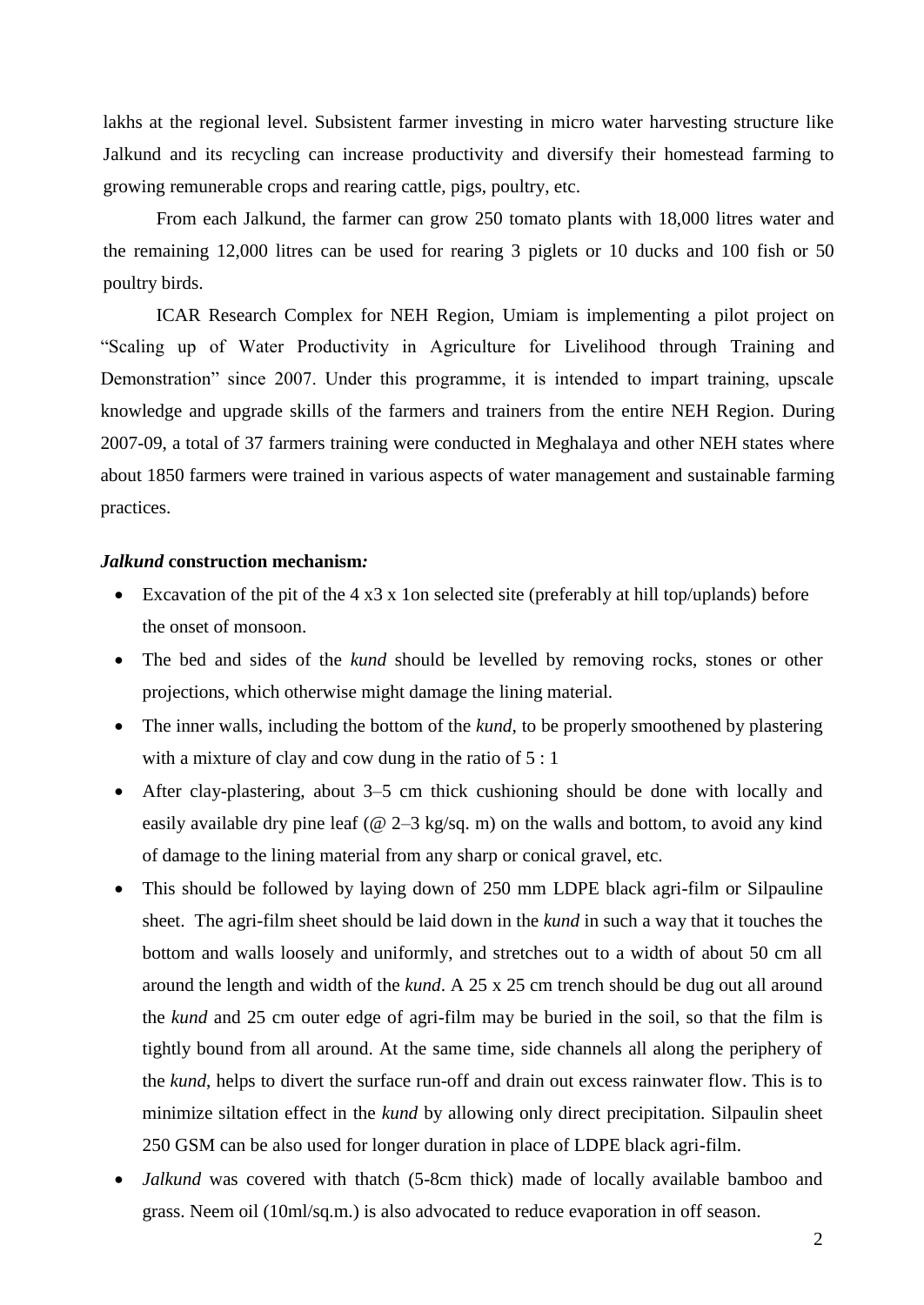

 *Jalkund* **with silapaulin lining**



 **Silapaulin lined Jalkund filled with rain water**

## **Benefits/advantages from** *Jalkund*

It has been recommended to construct the *Jalkund* at high ridges of crop catchments areas so that water could be recycled through gravitational force without any extra energy application. About 44% area is under high and medium altitudinal condition. Hence, farmers residing at the hilltop are considered to be the beneficiaries of this technology.

#### **Low preparation and maintenance cost**

The cost/l-harvested water, which was calculated on the basis of aging, duration of lined agri-film/silpaulin total expenditure under different materials and capacity of *Jalkund.* Total cost of a unit of *Jalkund* of size 4mx5mx1.5m is Rs. 6,550/- approximately.

## **Capacity**

Farmers have the option to go in for size and capacity of the *Jalkund* according to the water requirement for crops intended to be cultivated. Preparation cost is reflected accordingly. However, considering the seepage loss of water, the size was restricted from 6000 to 30,000 l with respective dimensions of  $3 \text{ m} \times 2 \text{ m} \times 1 \text{ m}$ ,  $3 \text{ m} \times 2 \text{ m} \times 1.5 \text{ m}$ ,  $4 \text{ m} \times 3 \text{ m} \times 1 \text{ m}$ ,  $4 \text{ m} \times 3 \text{ m}$ x1.5 m and 5 m x 4m x1.5 m. The size of lining material of the corresponding dimension was 6  $m X4 m$ , 7 m x 6 m, 7 m x 6 m, 8 m x 7 m and 9 m x 8 m respectively.

## **Use of stored water**

The water stored in Jalkund can be used for many purposes. The vital necessity of the stored water is for irrigating plants. It can also be used for rearing ducks and for domestic uses. The few below are a description of its uses:

## **Crop production**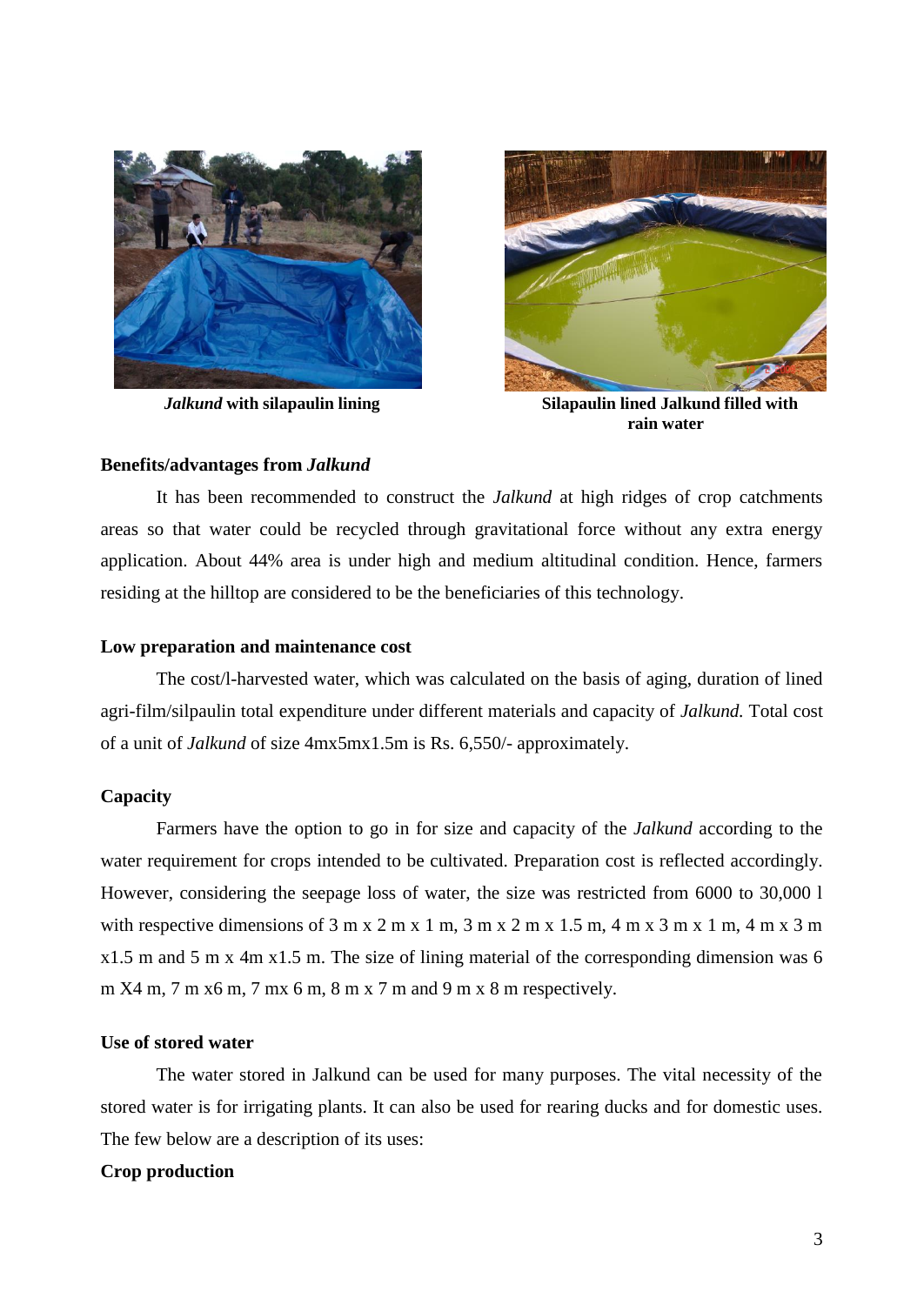Farmers grow tomato, capsicum, cabbage, strawberry, cauliflower, carrot, medicinal plants (*Alpina galanga*, local name Kulanjan) all along the periphery of the *Jalkund* to increase farm income as a whole.

### **Livestock and fish production**

The stored water in the *Jalkund* could partly be used for crop production and partly for livestock or fish production or integration of both livestock and fish. Use of stored water for the dual purpose of crop production and livestock/ fish production was a complementary system, where none of the enterprise was practised at the cost of the other as far as water use was concerned. Various options of farmers' choice were tested for diversification and economic use of stored water in the *Jalkund.* Farmers can opt for these farming systems according to resources available with them.

**Pig-based activity:** Per unit water requirement of *rabi* crop and piglet has been standardized, which envisaged thatm30,000 l of stored water could support 200 tomato plants in 250 sq. m area and five piglets for 200 days during dry spell periods (November to April) of the year.

**Poultry-based activity:** Based on per unit water requirement, 30,000 of stored water can support 200 tomato plants in 250 sq. m area along with 50 poultry birds for 200 days during water-stress periods (November to April) of the year.

**Fish and duck-based activity:** The stored water in the *Jalkund* could be partly used for crop production and partly for integration of fish-cum-duck culture, where Azolla is used as feed for fish production. In duck–fish integration, the duck variety selected was the Indian runner, which was found to survive well in the mid-hill conditions. Excreta of duck reared in the *Jalkund* were also used as fish feed. The water was used for vegetable production during December to February, and fish and duck lived together in the *Jalkund* during the whole post-rainy season without affecting water supply to the vegetable crops. The study revealed that apart from meeting water requirement of *rabi* crops, 30,000 of water could also support 1000 fish seedling of one month age, 25 fish of five months age and two ducks. By doing so, the water quality of stored water not only improved, but also farm income had increased.

### **Field demonstration on** *Jalkund* **in participatory mode**

The tangible benefits accrued from implementation of *Jalkund* in NEH Region is reflected as per following table 1 & 2.

## **Table 1. Tangible benefits accrued from implementation of** *Jalkund* **in NEH Region**